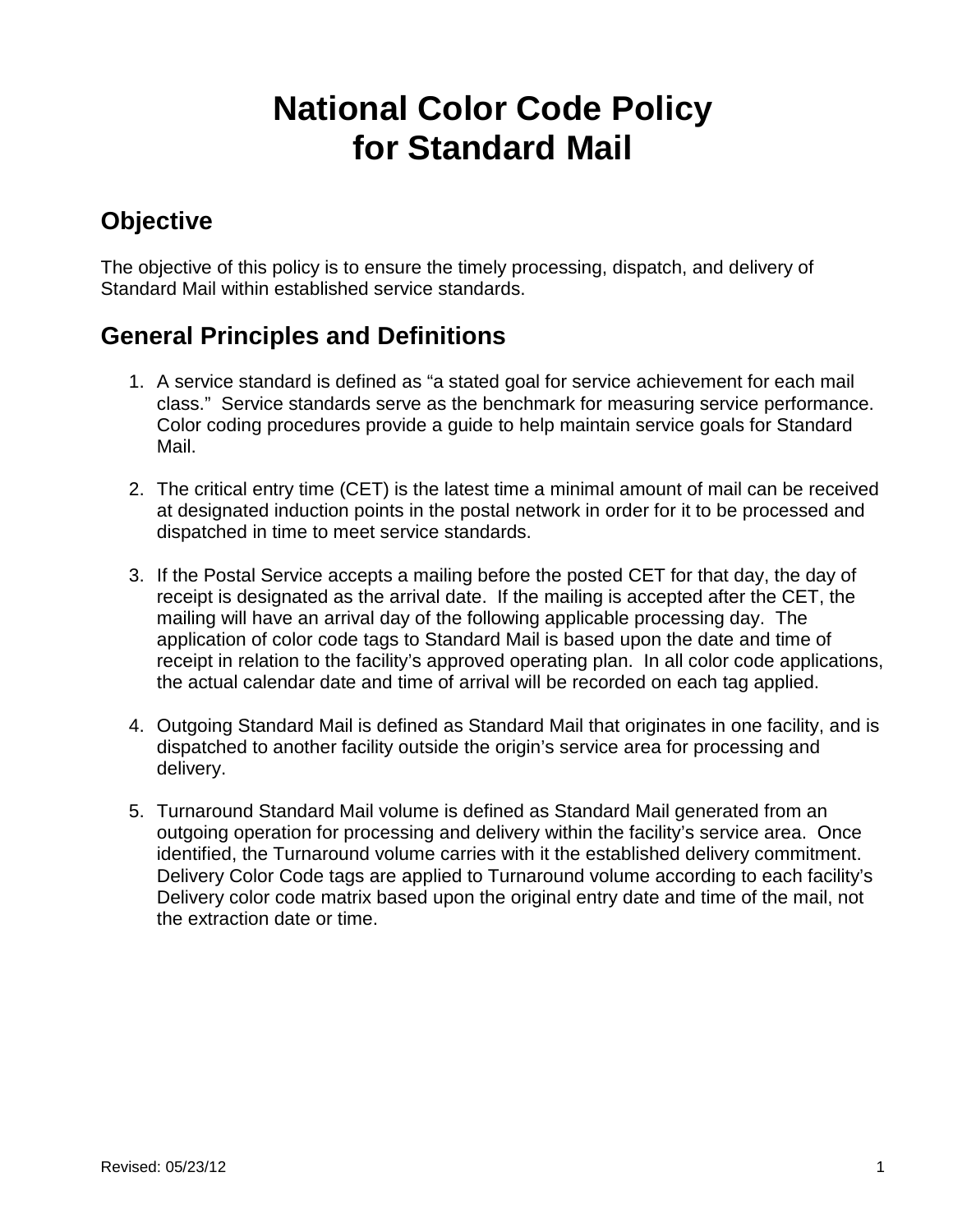- 6. Destinating Standard mail is defined as Standard Mail arriving for processing and final point of delivery within the facility's service area.
- 7. If Standard Mail is mixed with a higher class of mail (e.g., First-Class Mail) in such a manner as it loses its identity, the Standard Mail must be considered upgraded and treated as the higher class of mail.
- 8. Standard Mail will be processed in sequence according to the color code commitment, with the oldest mail processed first. Delayed mail received from upstream facilities or operations should be queued to be processed in front of Standard Mail with a later commitment.
- 9. Holidays will not change the application of color codes.
- 10.Anytime Standard Mail is sent back upstream (back-flowed) for delivery point sequencing (DPS), automated carrier route processing, or other processing, the mail must retain the original color code and delivery schedule as if it had remained in the downstream unit.
- 11.When Standard Mail is discovered in a facility, upon or after its initial receipt, without a color code or incorrectly identified with multiple color codes, and it cannot be reasonably determined what the color code should be, the following procedures must be followed:
	- If Standard Mail is identified with multiple color codes, then the oldest color code is assumed to be correct, even if the clearance, processing, or delivery date has passed.
	- If Standard Mail is observed without any color code at all, then it is to be color coded with the same clearance, processing, or delivery color code as the oldest mail in the unit at the time of its discovery.
	- If Standard Mail is observed without any color code at all, and there is no other mail in the unit at the time of its discovery, then it is to be color coded with the current day's clearance, processing, or delivery color code and treated as if it were delayed.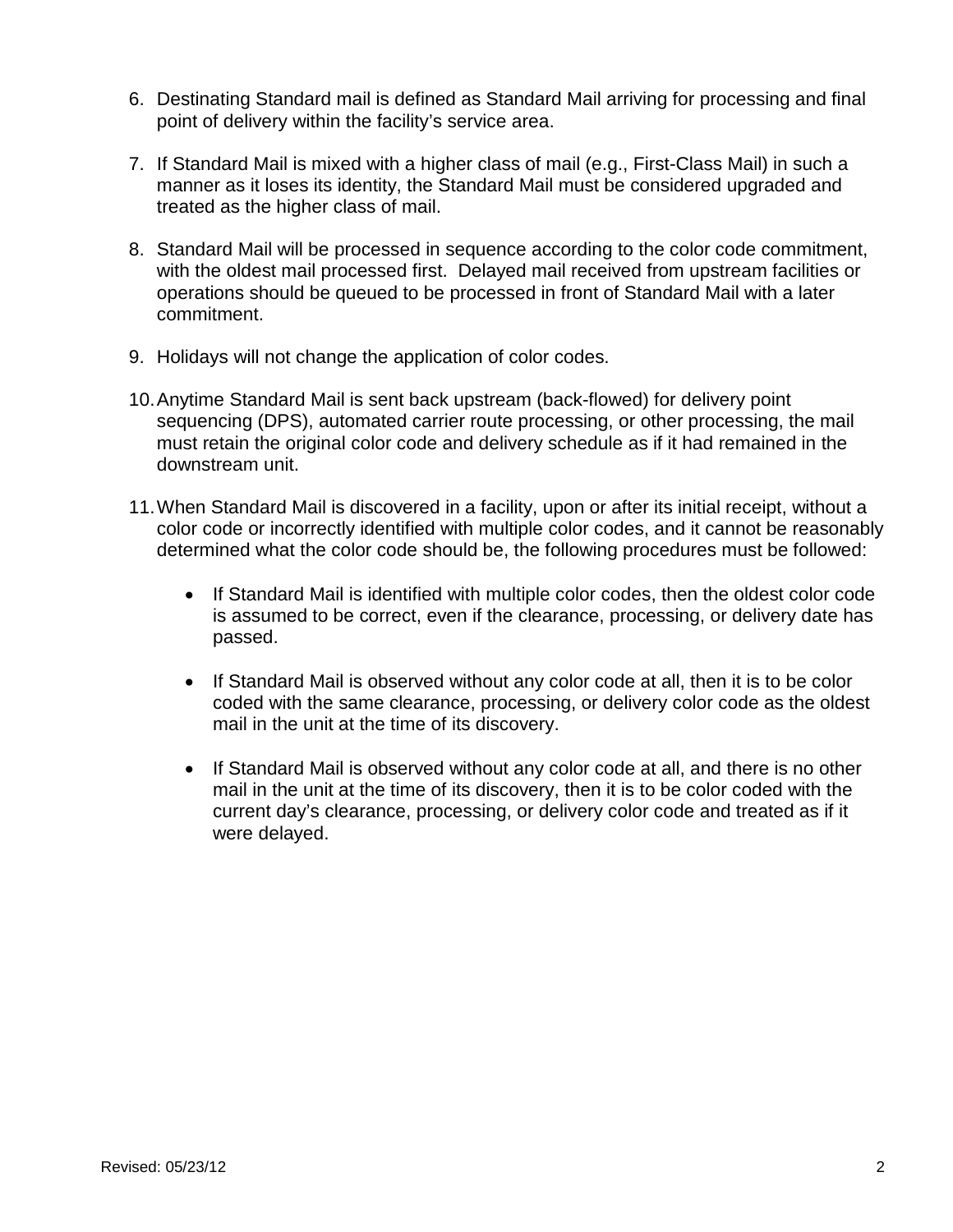# **Standardized Color Code Tags**

All color code tags will comply with a standardized national format which will require employees to enter the date and time of mail entry on each tag. Clearance, Delivery and Processing color code tags will identify the facility that applied the color code tag. Delivery units may continue to utilize plastic color code cards to separate and place mail at carrier cases.

The following illustration provides an example of the standardized color code tag format in a reduced size, as well as an example of the reusable plastic delivery unit card.

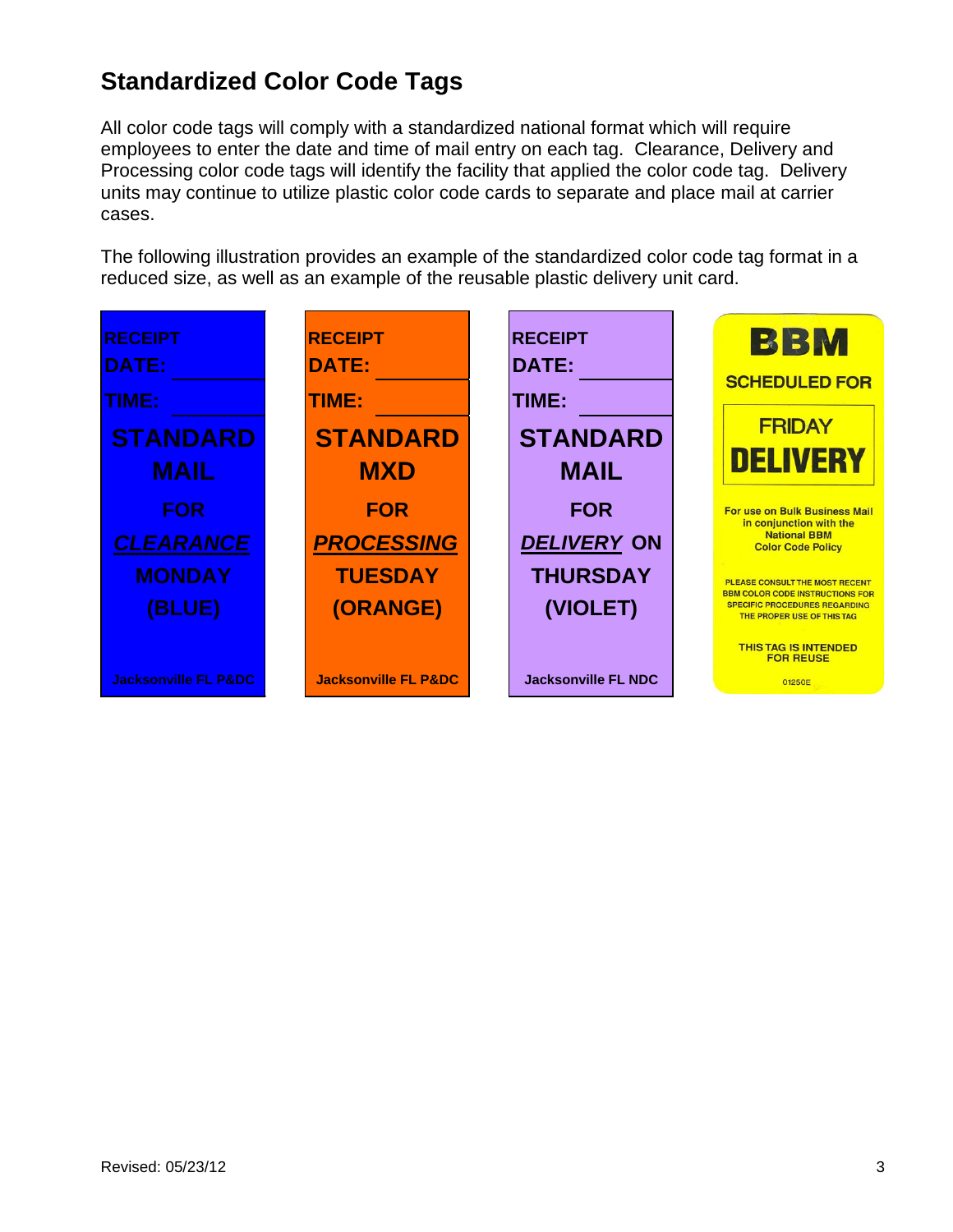#### **Application of Clearance Color Codes for Standard Mail**

All outgoing Standard Mail received at Network Distribution Centers (NDCs), Auxiliary Service Facilities (ASFs), Processing and Distribution Centers (P&DCs), Logistics and Distribution Centers, or any other processing location will be color coded with a 1-day Clearance Color Code as listed in Tables 1 and 2. Table 1 represents the Clearance Matrix for NDCs, and Table 2 represents the Clearance Matrix used by all other processing facilities. Any outgoing Standard Mail received at plants through their delivery units prior to midnight will receive that day's Clearance Color Code. The Clearance Color Code represents the day that primary processing and entry into the network must be completed.

Once applied, Clearance Color Code tags will remain with outgoing Standard Mail when dispatched from the plant to the NDC or Consolidation Gateway. At Tier 1 NDCs, Clearance Color Code tags will remain with outgoing Standard Mail when dispatched to a Tier 2 NDC or Consolidation Gateway. At Tier 2 NDCs, all Clearance Color Code tags will be removed from containers for outgoing destinations as the container is loaded on the trailer for dispatch.

Clearance Color Code tags will be applied by Tier 3 NDCs to all cross-dock Standard Mail volume received from Tier 2 NDCs. The Clearance Color Code tags applied to cross-dock containers must be applied at the incoming dock as the containers are unloaded from arriving trailers. Date and time of receipt for application of color codes to cross-dock containers from other NDCs is based upon date and time of yard arrival. Clearance color code tags will be removed from cross-dock pallets for outgoing destinations as the pallet is loaded on the trailer for dispatch.

Clearance Color Code tags will be applied to outgoing Mixed States Residue (MXD) Standard Mail identified at a plant or NDC for transport to a designated Consolidation Gateway. Consolidation Gateways are facilities identified in the Domestic Mail Manual (DMM) labeling lists L009, L010, and L011 as those facilities that receive and process Mixed States Residue (MXD) Standard Mail. Clearance Color Code tags applied at plants or NDCs for Mixed States Residue (MXD) Standard Mail will remain with the mail to the Consolidation Gateway.

| <b>STANDARD MAIL COLOR CODE</b> |                   | <b>STAND</b>            |  |                              |
|---------------------------------|-------------------|-------------------------|--|------------------------------|
|                                 |                   | <b>OUTGOING</b>         |  | <b>P&amp;DC/P&amp;DF/ASF</b> |
| <b>NDC</b>                      |                   | <b>CLEARANCE MATRIX</b> |  | <b>MPC/MPF/CSPC</b>          |
|                                 |                   |                         |  | <b>CSPF/L&amp;DC</b>         |
| DAY OF                          | <b>COLOR CODE</b> | <b>ONE DAY</b>          |  | <b>DAY OF</b>                |
| <b>RECEIPT</b>                  | <b>APPLIED</b>    | <b>CLEARANCE</b>        |  | <b>RECEIPT</b>               |
| <b>SAT</b>                      | <b>PINK</b>       | <b>SAT</b>              |  | <b>SAT</b>                   |
| <b>SUN</b>                      | <b>WHITE</b>      | <b>SUN</b>              |  | <b>SUN</b>                   |
| <b>MON</b>                      | <b>BLUE</b>       | <b>MON</b>              |  | <b>MON</b>                   |
| <b>TUE</b>                      | <b>ORANGE</b>     | <b>TUE</b>              |  | <b>TUE</b>                   |
| <b>WED</b>                      | <b>GREEN</b>      | <b>WED</b>              |  | <b>WED</b>                   |
| THU                             | <b>VIOLET</b>     | <b>THU</b>              |  | THU                          |
| <b>FRI</b>                      | <b>YELLOW</b>     | <b>FRI</b>              |  | <b>FRI</b>                   |

Table 1

| able |  |
|------|--|
|------|--|

| <b>STANDARD MAIL COLOR CODE</b> |                         |                  | <b>STANDARD MAIL COLOR CODE</b> |                              |                   |                         |
|---------------------------------|-------------------------|------------------|---------------------------------|------------------------------|-------------------|-------------------------|
|                                 | <b>OUTGOING</b>         |                  |                                 | <b>P&amp;DC/P&amp;DF/ASF</b> | <b>OUTGOING</b>   |                         |
| <b>NDC</b>                      | <b>CLEARANCE MATRIX</b> |                  |                                 | <b>MPC/MPF/CSPC</b>          |                   | <b>CLEARANCE MATRIX</b> |
|                                 |                         |                  |                                 | <b>CSPF/L&amp;DC</b>         |                   |                         |
| <b>DAY OF</b>                   | <b>COLOR CODE</b>       | <b>ONE DAY</b>   |                                 | <b>DAY OF</b>                | <b>COLOR CODE</b> | <b>ONE DAY</b>          |
| <b>RECEIPT</b>                  | <b>APPLIED</b>          | <b>CLEARANCE</b> |                                 | <b>RECEIPT</b>               | <b>APPLIED</b>    | <b>CLEARANCE</b>        |
| <b>SAT</b>                      | <b>PINK</b>             | <b>SAT</b>       |                                 | <b>SAT</b>                   | <b>WHITE</b>      | <b>SUN</b>              |
| <b>SUN</b>                      | <b>WHITE</b>            | <b>SUN</b>       |                                 | <b>SUN</b>                   | <b>BLUE</b>       | <b>MON</b>              |
| <b>MON</b>                      | <b>BLUE</b>             | <b>MON</b>       |                                 | <b>MON</b>                   | <b>ORANGE</b>     | <b>TUE</b>              |
| <b>TUE</b>                      | <b>ORANGE</b>           | <b>TUE</b>       |                                 | <b>TUE</b>                   | <b>GREEN</b>      | <b>WED</b>              |
| <b>WED</b>                      | <b>GREEN</b>            | <b>WED</b>       |                                 | <b>WED</b>                   | <b>VIOLET</b>     | <b>THU</b>              |
| <b>THU</b>                      | <b>VIOLET</b>           | <b>THU</b>       |                                 | <b>THU</b>                   | <b>YELLOW</b>     | <b>FRI</b>              |
| <b>FRI</b>                      | <b>YELLOW</b>           | <b>FRI</b>       |                                 | <b>FRI</b>                   | <b>PINK</b>       | <b>SAT</b>              |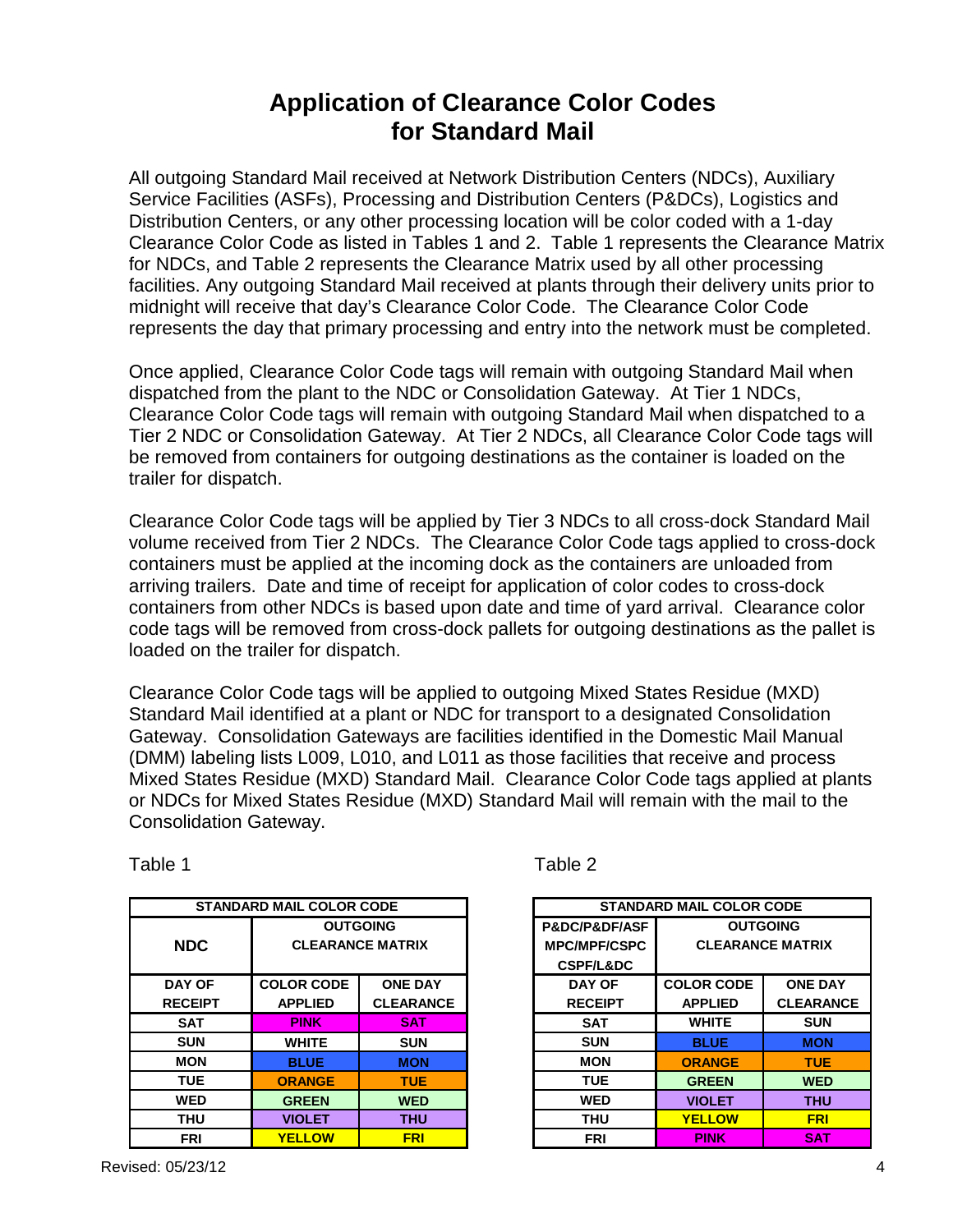#### **Application of Processing Color Codes for Mixed States Residue (MXD) Standard Mail Received at a Designated Consolidation Gateway**

Mixed States Residue (MXD) Standard Flat Mail or Mixed States Residue (MXD) Standard Letter Mail that is received or identified at a consolidation gateway will be color coded with a Processing Color Code tag. Consolidation gateways are facilities identified in the Domestic Mail Manual (DMM) labeling lists L009, L010, and L011 as those facilities that receive and process Mixed States Residue (MXD) Standard Mail.

- 1. Standard ADC Mixed States Residue (MXD) L009 flat mail entered or identified at a designated consolidation gateway will be color coded with a 2-day Processing Color Code according to the Processing Matrix in Table 3.
- 2. Standard AADC/ADC Mixed States Residue (MXD) L010 and L011 letter mail entered or identified at a designated consolidation gateway will be color coded with 2-day Processing Color Code according to the Processing Matrix in Table 3.
- 3. Once the Processing Color Code tag is applied, it will remain with the mail until processed at the consolidation gateway. The application of the Processing Color Code tag must be based upon the original entry date and time of the mail, not the extraction date or time.

| <b>STANDARD MAIL COLOR CODE</b> |                             |                   |  |  |
|---------------------------------|-----------------------------|-------------------|--|--|
| <b>CONSOLIDATION</b>            | <b>MXD</b>                  |                   |  |  |
| <b>GATEWAY</b>                  | <b>MIXED STATES RESIDUE</b> |                   |  |  |
| L009, L010, L011                | <b>PROCESSING MATRIX</b>    |                   |  |  |
| <b>DAY OF</b>                   | <b>COLOR CODE</b>           | <b>TWO DAY</b>    |  |  |
| <b>RECEIPT</b>                  | <b>APPLIED</b>              | <b>PROCESSING</b> |  |  |
| SAT                             | <b>BLUE</b>                 | <b>MON</b>        |  |  |
| <b>SUN</b>                      | <b>ORANGE</b>               | <b>TUE</b>        |  |  |
| <b>MON</b>                      | <b>GREEN</b>                | <b>WED</b>        |  |  |
| <b>TUE</b>                      | <b>VIOLET</b>               | THU               |  |  |
| <b>WED</b>                      | <b>YELLOW</b>               | <b>FRI</b>        |  |  |
| THU                             | <b>PINK</b>                 | <b>SAT</b>        |  |  |
| FRI                             | WHITE                       | <b>SUN</b>        |  |  |

Table 3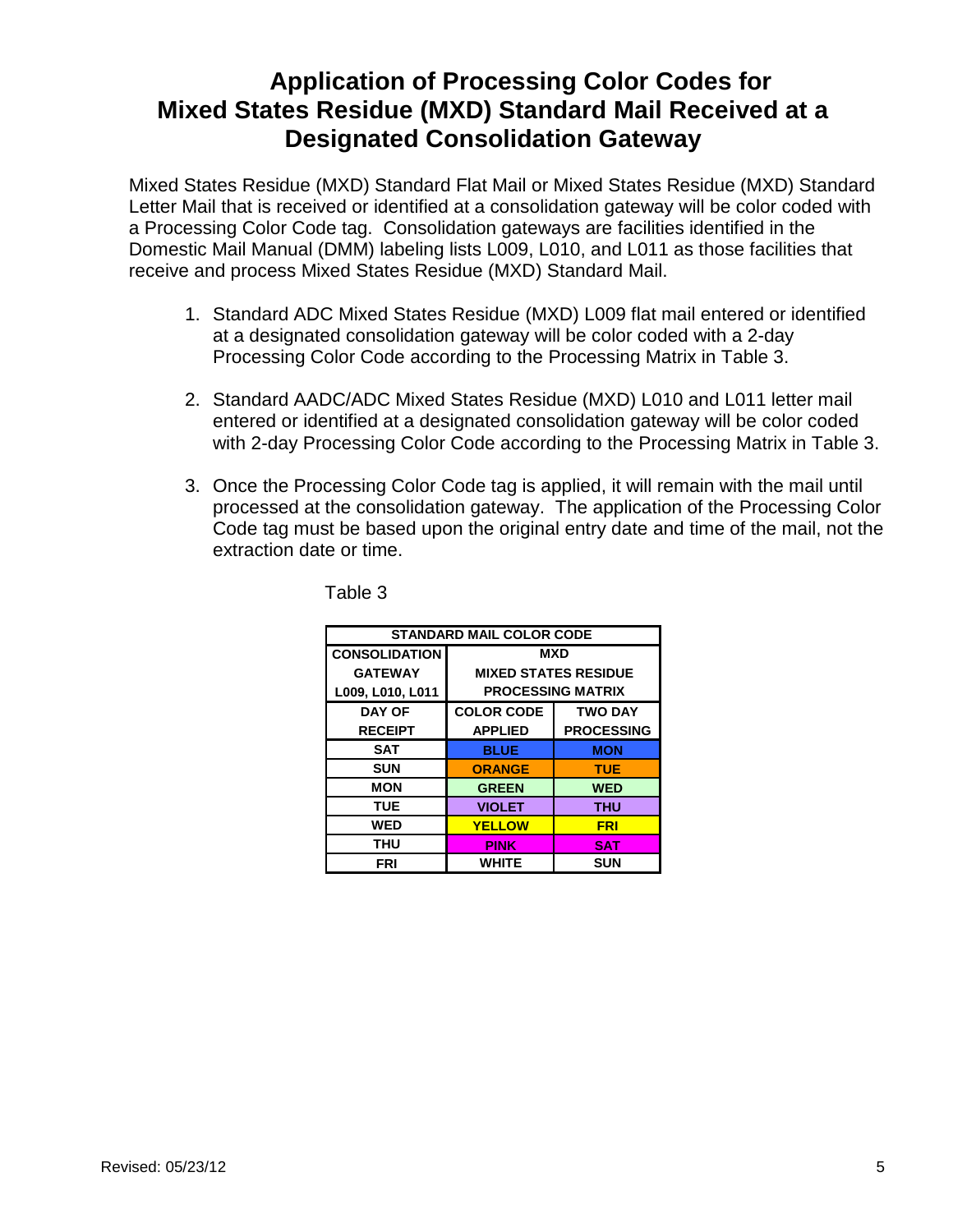## **Application of Delivery Color Codes for Standard Mail Received at Network Distribution Centers (NDCs)**

- 1. The application of color codes to Standard Mail is based on the arrival date and time of the mail entered at the facility. Network Distribution Centers (NDCs), or any Annexes performing the NDC function must develop local procedures to ensure that they maintain the correct color code for all mail based on its arrival, even when such mail is entered into various mechanized or automated sorting systems.
- 2. Color code all destinating Standard Mail received at a NDC or Annex with a 5-day Delivery Color Code according to the Delivery Matrix in Table 4. Once a Delivery Color Code tag is applied, the mail retains the delivery day commitment until it is taken out for delivery. The application of the Delivery Color Code tag must be based upon the original entry date and time of the mail, not the extraction date or time.
- 3. SCF re-directs from a Plant to a NDC will be color coded to meet the Plant's SCF service commitment.
- 4. Delivery Color Code tags will be applied to Standard Mail generated from destinating operations at NDCs for downstream ASFs within their service area as listed in Table 5 below. The application of Delivery Color Code tags to downstream ASF mail must be based upon the original entry date and time of the mail, not the extraction date and time. Once a Delivery Color Code tag is applied, the mail retains the delivery day commitment until it is taken out for delivery.

| <b>STANDARD MAIL COLOR CODE</b> |                       |                        | <b>Parent NDC</b> | Downstream ASI           |                        |
|---------------------------------|-----------------------|------------------------|-------------------|--------------------------|------------------------|
| <b>NDC</b>                      | <b>DESTINATING</b>    |                        |                   | Pittsburgh NDC           | ASF Buffalo NY         |
|                                 | DBMC, AADC, ADC, SCF, |                        |                   | Des Moines NDC           | <b>ASF Sioux Falls</b> |
|                                 |                       | 3-DIGIT, 5-DIGIT, CRT  |                   | Minneapolis/St. Paul NDC | ASF Fargo ND           |
|                                 |                       | <b>DELIVERY MATRIX</b> |                   | Dallas NDC               | ASF Oklahoma (         |
| <b>DAY OF</b>                   | <b>COLOR CODE</b>     | <b>FIVE DAY</b>        |                   | Denver NDC               | <b>ASF Billings MT</b> |
| <b>RECEIPT</b>                  | <b>APPLIED</b>        | <b>DELIVERY</b>        |                   | Denver NDC               | ASF Salt Lake C        |
| <b>SAT</b>                      | <b>VIOLET</b>         | <b>THU</b>             |                   | Denver NDC               | <b>ASF Phoenix AZ</b>  |
| <b>SUN</b>                      | <b>YELLOW</b>         | <b>FRI</b>             |                   | Denver NDC               | <b>ASF Albuquerqu</b>  |
| <b>MON</b>                      | <b>PINK</b>           | <b>SAT</b>             |                   |                          |                        |
| <b>TUE</b>                      | <b>BLUE</b>           | <b>MON</b>             |                   |                          |                        |
| <b>WED</b>                      | <b>BLUE</b>           | <b>MON</b>             |                   |                          |                        |
| <b>THU</b>                      | <b>ORANGE</b>         | <b>TUE</b>             |                   |                          |                        |
| <b>FRI</b>                      | <b>GREEN</b>          | <b>WED</b>             |                   |                          |                        |

Table 4 Table 5

| <b>STANDARD MAIL COLOR CODE</b> |                       | <b>Parent NDC</b>        | Downstream ASF |                           |
|---------------------------------|-----------------------|--------------------------|----------------|---------------------------|
| <b>NDC</b>                      | <b>DESTINATING</b>    |                          | Pittsburgh NDC | <b>ASF Buffalo NY</b>     |
|                                 | DBMC, AADC, ADC, SCF, |                          | Des Moines NDC | <b>ASF Sioux Falls SD</b> |
| 3-DIGIT, 5-DIGIT, CRT           |                       | Minneapolis/St. Paul NDC | ASF Fargo ND   |                           |
|                                 |                       | <b>DELIVERY MATRIX</b>   | Dallas NDC     | ASF Oklahoma City OK      |
| <b>DAY OF</b>                   | <b>COLOR CODE</b>     | <b>FIVE DAY</b>          | Denver NDC     | <b>ASF Billings MT</b>    |
| <b>RECEIPT</b>                  | <b>APPLIED</b>        | <b>DELIVERY</b>          | Denver NDC     | ASF Salt Lake City UT     |
| <b>SAT</b>                      | <b>VIOLET</b>         | <b>THU</b>               | Denver NDC     | ASF Phoenix AZ            |
| <b>SUN</b>                      | <b>YELLOW</b>         | <b>FRI</b>               | Denver NDC     | ASF Albuquerque NM        |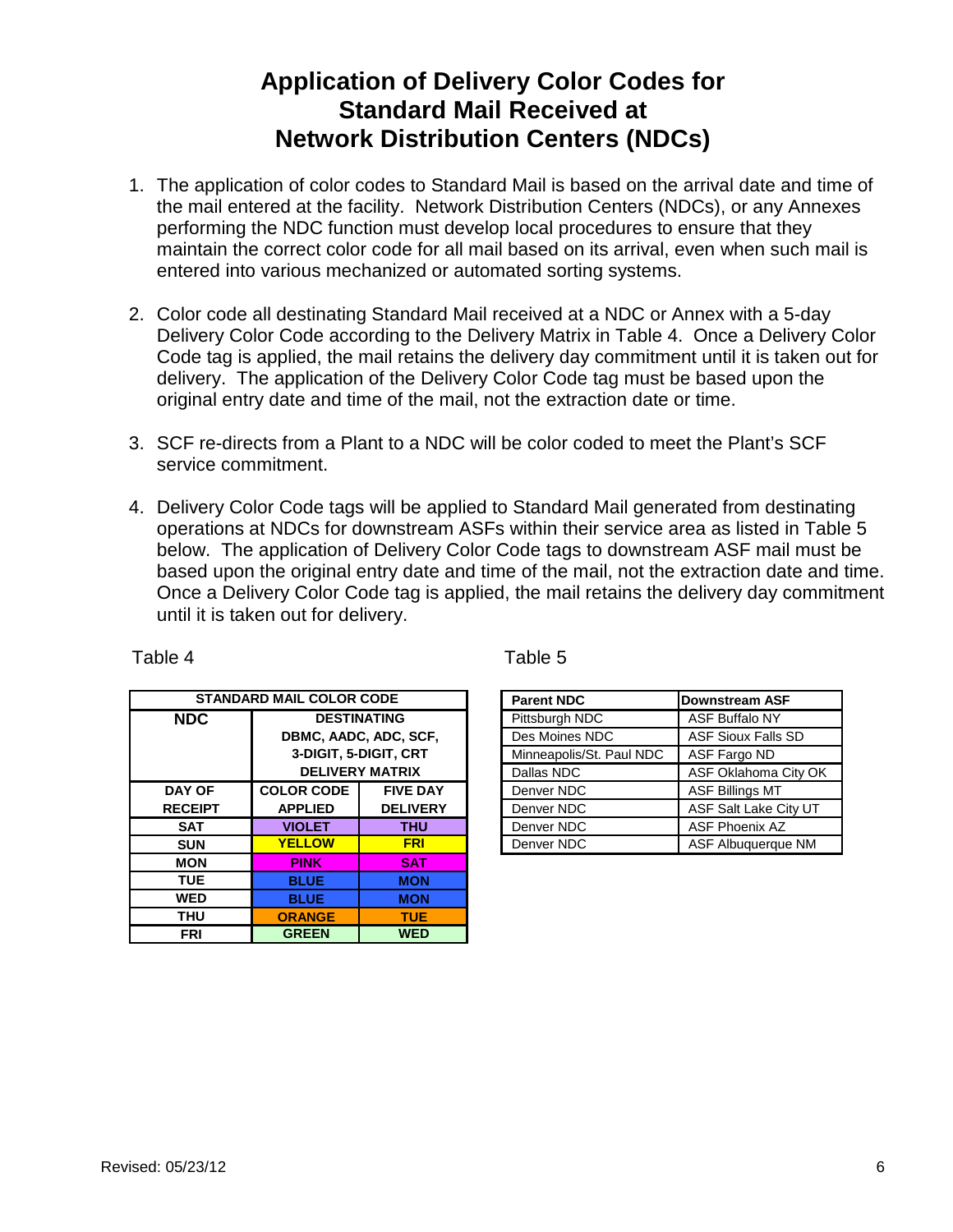## **Application of Delivery Color Codes for Destinating Standard Mail Received at Processing and Distribution Centers/Facilities (P&DCs/P&DFs) Auxiliary Service Facilities (ASFs) Mail Processing Centers/Facilities (MPCs/MPFs) Customer Service Processing Centers/Facilities (CSPCs/CSPFs) Logistics and Distribution Centers (L&DCs)**

- 1. The application of color codes to Standard Mail is based on the arrival date and time of the mail entered at the facility. Processing Centers, Processing Facilities, Auxiliary Service Facilities, or any Annexes performing the function of a processing center or facility must develop local procedures to ensure that they maintain the correct color code for all mail based on its arrival, even when such mail is entered into mechanized or automated sorting systems.
- 2. Color code all destinating Standard Mail entered at a Processing Center, Processing Facility, Auxiliary Service Facility, or Annex with a 3-day Delivery Color Code according to the Delivery Matrix in Table 6.
- 3. Destinating Standard Mail received at plants from their Tier 1 NDC will arrive with a 5 day Delivery Color Code tag applied. The plants will maintain this 5-day delivery commitment.
- 4. Destinating Standard Mail received at plants directly from Tier 2 or Tier 3 NDCs will arrive without a color code. A 3-day Delivery Color Code will be applied to this destinating volume according to the Delivery Matrix in Table 6.
- 5. Once a Delivery Color Code tag is applied, the mail retains the delivery day commitment until it is taken out for delivery. The application of the Delivery Color Code tag must be based upon the original entry date and time of the mail, not the extraction date or time.
- 6. SCF re-directs from a Plant to a NDC will be color coded to meet the Plant's SCF service commitment.

| <b>STANDARD MAIL COLOR CODE</b> |                        |                  |  |  |  |
|---------------------------------|------------------------|------------------|--|--|--|
| <b>P&amp;DC/P&amp;DF/ASF</b>    | <b>DESTINATING</b>     |                  |  |  |  |
| <b>MPC/MPF/CSPC</b>             |                        | AADC, ADC, SCF,  |  |  |  |
| <b>CSPF/L&amp;DC</b>            | 3-DIGIT, 5-DIGIT, CRT  |                  |  |  |  |
|                                 | <b>DELIVERY MATRIX</b> |                  |  |  |  |
| <b>DAY OF</b>                   | <b>COLOR CODE</b>      | <b>THREE DAY</b> |  |  |  |
| <b>RECEIPT</b>                  | <b>APPLIED</b>         | <b>DELIVERY</b>  |  |  |  |
| SAT                             | <b>ORANGE</b>          | <b>TUE</b>       |  |  |  |
| <b>SUN</b>                      | <b>GREEN</b>           | <b>WED</b>       |  |  |  |
| <b>MON</b>                      | <b>VIOLET</b>          | THU              |  |  |  |
| <b>TUE</b>                      | <b>YELLOW</b>          | FRI              |  |  |  |
| WED                             | PINK                   | <b>SAT</b>       |  |  |  |
| THU                             | <b>BLUE</b>            | <b>MON</b>       |  |  |  |
| FRI                             | <b>BLUE</b>            | <b>MON</b>       |  |  |  |

Table 6